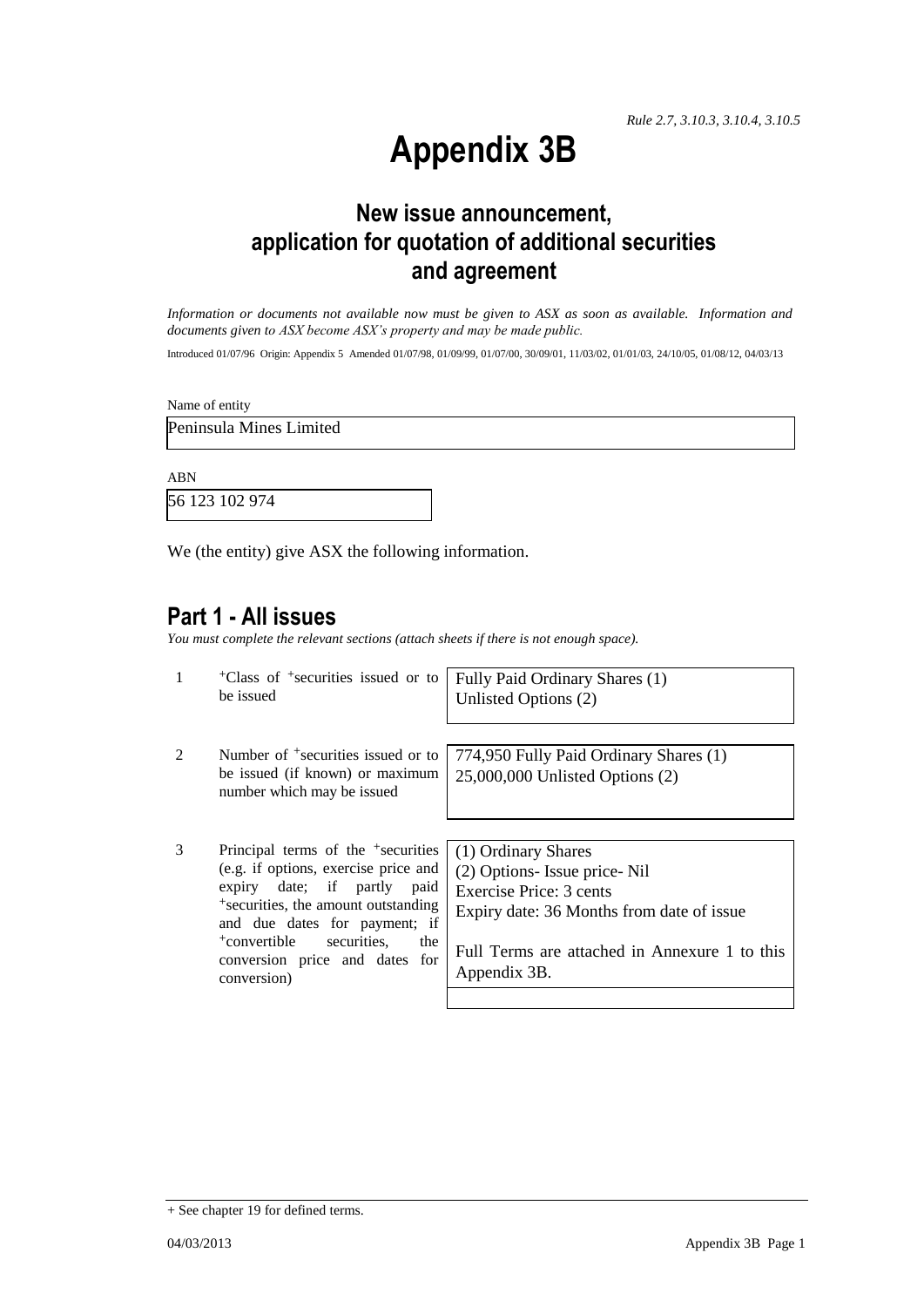| 4  | Do the <sup>+</sup> securities rank equally in<br>all respects from the <sup>+</sup> issue date<br>with an existing <sup>+</sup> class of quoted<br>+securities?                                                                                                                                                                                                                                                                                      | (1) Yes, the fully paid ordinary shares will rank<br>equally with fully paid ordinary shares already<br>on issue.                                                                                                                                                                                                                                     |
|----|-------------------------------------------------------------------------------------------------------------------------------------------------------------------------------------------------------------------------------------------------------------------------------------------------------------------------------------------------------------------------------------------------------------------------------------------------------|-------------------------------------------------------------------------------------------------------------------------------------------------------------------------------------------------------------------------------------------------------------------------------------------------------------------------------------------------------|
|    | If the additional <sup>+</sup> securities do not<br>rank equally, please state:<br>the date from which they do<br>which<br>the extent<br>to<br>they<br>$\bullet$<br>participate<br>for<br>the<br>next<br>dividend, (in the case of a trust,<br>distribution)<br>interest<br><b>or</b><br>payment<br>the extent to which they do not<br>$\bullet$<br>rank equally, other than in<br>relation to the next dividend,<br>distribution or interest payment | (2) The Options do not rank for voting and<br>dividends, and are not listed.<br>Each Option on exercise becomes a fully paid<br>ordinary share which will be listed and will<br>rank equally with other fully paid ordinary<br>shares.                                                                                                                |
| 5  | Issue price or consideration                                                                                                                                                                                                                                                                                                                                                                                                                          | (1) Shares: \$0.019356<br>(2) Options-nil                                                                                                                                                                                                                                                                                                             |
| 6  | Purpose of the issue<br>(If issued as consideration for the<br>acquisition of<br>clearly<br>assets,<br>identify those assets)                                                                                                                                                                                                                                                                                                                         | (1) Fee of $$15,000$ payable as Securities in<br>the Company at a price of \$0.019356 per<br>Security, to KMB Australia Pty Ltd as<br>part payment for investor relation<br>services.<br>(2) The options were granted as part of<br>remuneration<br>for corporate advisory<br>Hartleys Limited<br>that<br>will<br>services<br>provide to the Company. |
| бa | Is the entity an <sup>+</sup> eligible entity that<br>obtained<br>holder<br>security<br>has<br>approval under rule 7.1A?                                                                                                                                                                                                                                                                                                                              | Yes                                                                                                                                                                                                                                                                                                                                                   |
|    | If Yes, complete sections $6b - 6h$<br>in relation to the $\pm$ securities the<br>subject of this Appendix 3B, and<br>comply with section 6i                                                                                                                                                                                                                                                                                                          |                                                                                                                                                                                                                                                                                                                                                       |
| 6b | The date<br>the security holder<br>resolution under rule 7.1A was<br>passed                                                                                                                                                                                                                                                                                                                                                                           | 29 November 2016                                                                                                                                                                                                                                                                                                                                      |
| 6c | $of$ +securities<br>Number<br>issued<br>without security holder approval<br>under rule 7.1                                                                                                                                                                                                                                                                                                                                                            | N <sub>il</sub>                                                                                                                                                                                                                                                                                                                                       |
| 6d | Number of <sup>+</sup> securities issued with<br>security holder approval under rule<br>7.1A                                                                                                                                                                                                                                                                                                                                                          | <b>Nil</b>                                                                                                                                                                                                                                                                                                                                            |

<sup>+</sup> See chapter 19 for defined terms.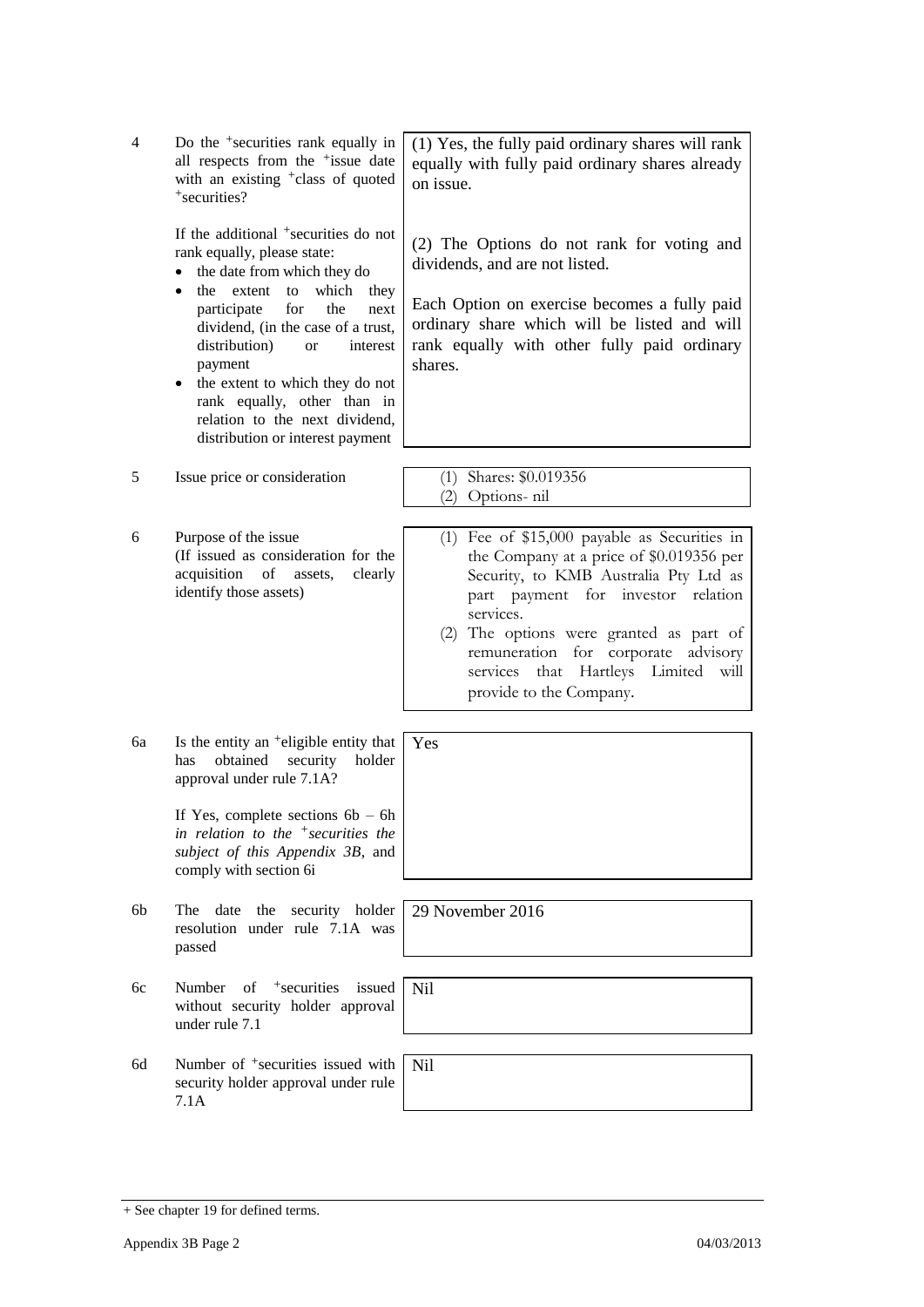+ See chapter 19 for defined terms.

6e Number of +securities issued with security holder approval under rule 7.3, or another specific security

meeting)

6f Number of +securities issued under an exception in rule 7.2

holder approval (specify date of

- 6g If +securities issued under rule 7.1A, was issue price at least 75% of 15 day VWAP as calculated under rule 7.1A.3? Include the +issue date and both values. Include the source of the VWAP calculation.
- 6h If +securities were issued under rule 7.1A for non-cash consideration, state date on which valuation of consideration was released to ASX Market Announcements
- 6i Calculate the entity's remaining issue capacity under rule 7.1 and rule 7.1A – complete Annexure 1 and release to ASX Market Announcements
- 7 +Issue dates

Note: The issue date may be prescribed by ASX (refer to the definition of issue date in rule 19.12). For example, the issue date for a pro rata entitlement issue must comply with the applicable timetable in Appendix 7A.

Cross reference: item 33 of Appendix 3B.

8 Number and <sup>+</sup>class of all <sup>+</sup>securities quoted on ASX (*including* the <sup>+</sup>securities in section 2 if applicable)

| Number      | <sup>+</sup> Class     |
|-------------|------------------------|
| 516,527,970 | <b>Ordinary Shares</b> |
|             |                        |
|             |                        |
|             |                        |
|             |                        |
|             |                        |

LR 7.1 Capacity: 75,929,052

LR 7.1A Capacity: 51,652,797

4 May 2017

N/A

N/A

N/A

N/A

04/03/2013 Appendix 3B Page 3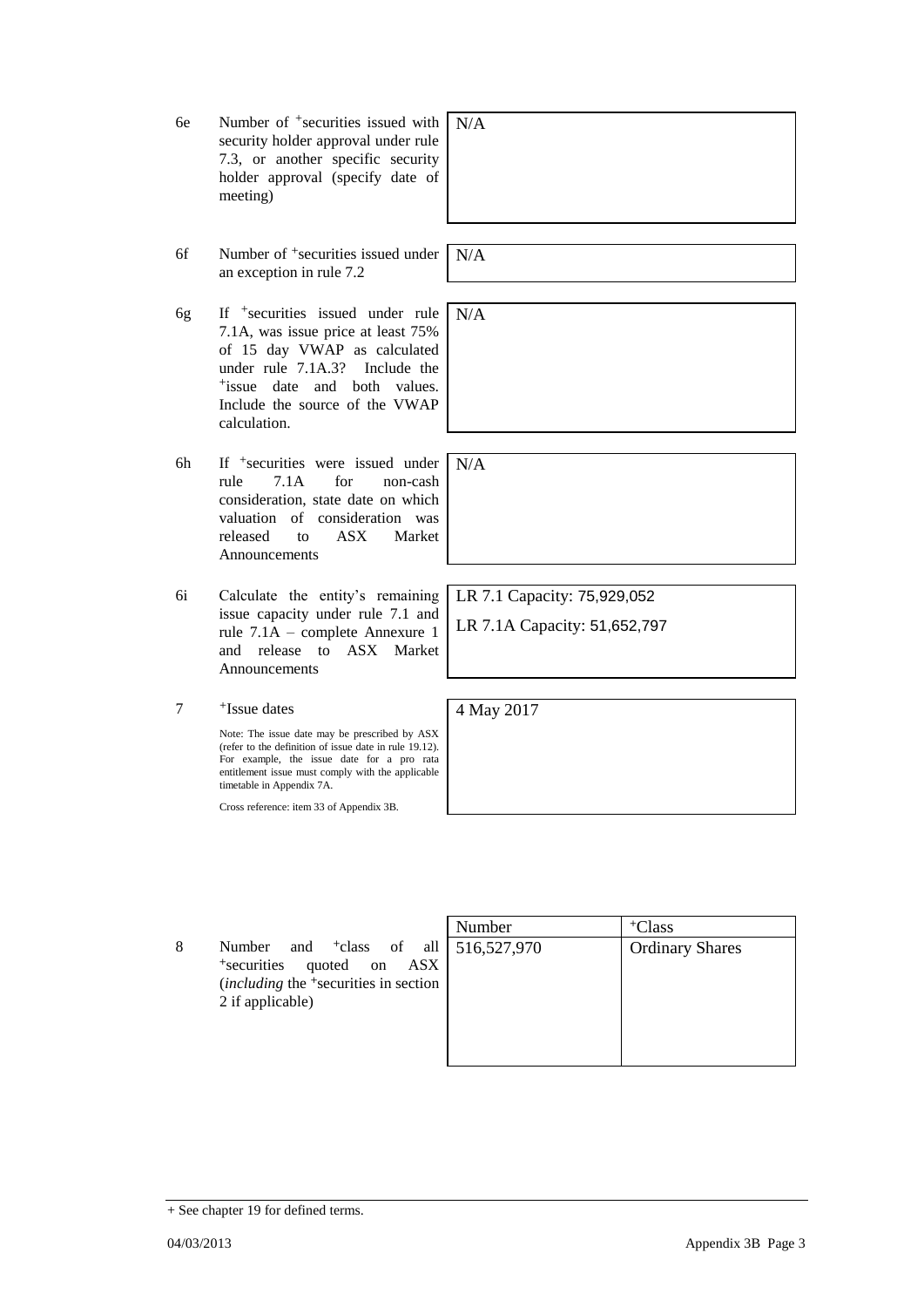9 Number and <sup>+</sup>class of all <sup>+</sup>securities not quoted on ASX (*including* the <sup>+</sup>securities in section 2 if applicable)

| Number     | <sup>+</sup> Class                             |
|------------|------------------------------------------------|
| 8,000,000  | Options exercisable at 40                      |
|            | cents by 17 May 2017                           |
| 10,000,000 | Options exercisable at 40                      |
|            | cents by 22 June 2017                          |
|            | Options exercisable<br>at                      |
| 10,546,646 | 0.5<br>30<br>cents<br>by                       |
|            | September 2017                                 |
|            | Options exercisable<br>at                      |
| 11,946,000 | 0.5<br>30<br>cents<br>by                       |
|            | November 2017                                  |
|            | Options exercisable<br>at                      |
| 700,000    | 1.4 cents<br>30<br>by<br>November 2018         |
| 19,453,354 | Options exercisable<br>at                      |
|            | $0.5$ cents<br>30<br>by                        |
|            | September 2017                                 |
| 14,150,000 | Options exercisable<br>at                      |
|            | $0.5$ cents<br>30<br>by                        |
|            | September 2017                                 |
| 15,000,000 | Options exercisable<br>at                      |
|            | 2.1 cents by 29 October                        |
|            | 2018                                           |
| 1,500,000  | Options exercisable<br>at                      |
|            | 3.0 cents by 29 April                          |
|            | 2018                                           |
| 6,300,000  | Options exercisable at<br>2.65 cents by 29 Nov |
|            | 2018                                           |
| 6,300,000  | Options exercisable<br>at                      |
|            | 3.79 cents by 29 Nov                           |
|            | 2019                                           |
| 6,300,000  | Options exercisable<br>at                      |
|            | 5.68 cents by 29 Nov                           |
|            | 2020                                           |
| 3,000,000  | Options exercisable<br>at                      |
|            | 3.89 cents by 29 Nov                           |
|            | 2018                                           |
| 3,000,000  | Options exercisable at<br>5.56 cents by 29 Nov |
|            | 2019                                           |
| 3,000,000  | Options exercisable at                         |
|            | 8.34 cents by 29 Nov                           |
|            | 2020                                           |
| 25,000,000 | Options exercisable<br>at                      |
|            | 3.0 cents by 4 May 2020                        |
|            |                                                |

10 Dividend policy (in the case of a trust, distribution policy) on the increased capital (interests)

No dividend policy is currently in place since the Company is involved only in exploration.

## **Part 2 - Pro rata issue**

<sup>+</sup> See chapter 19 for defined terms.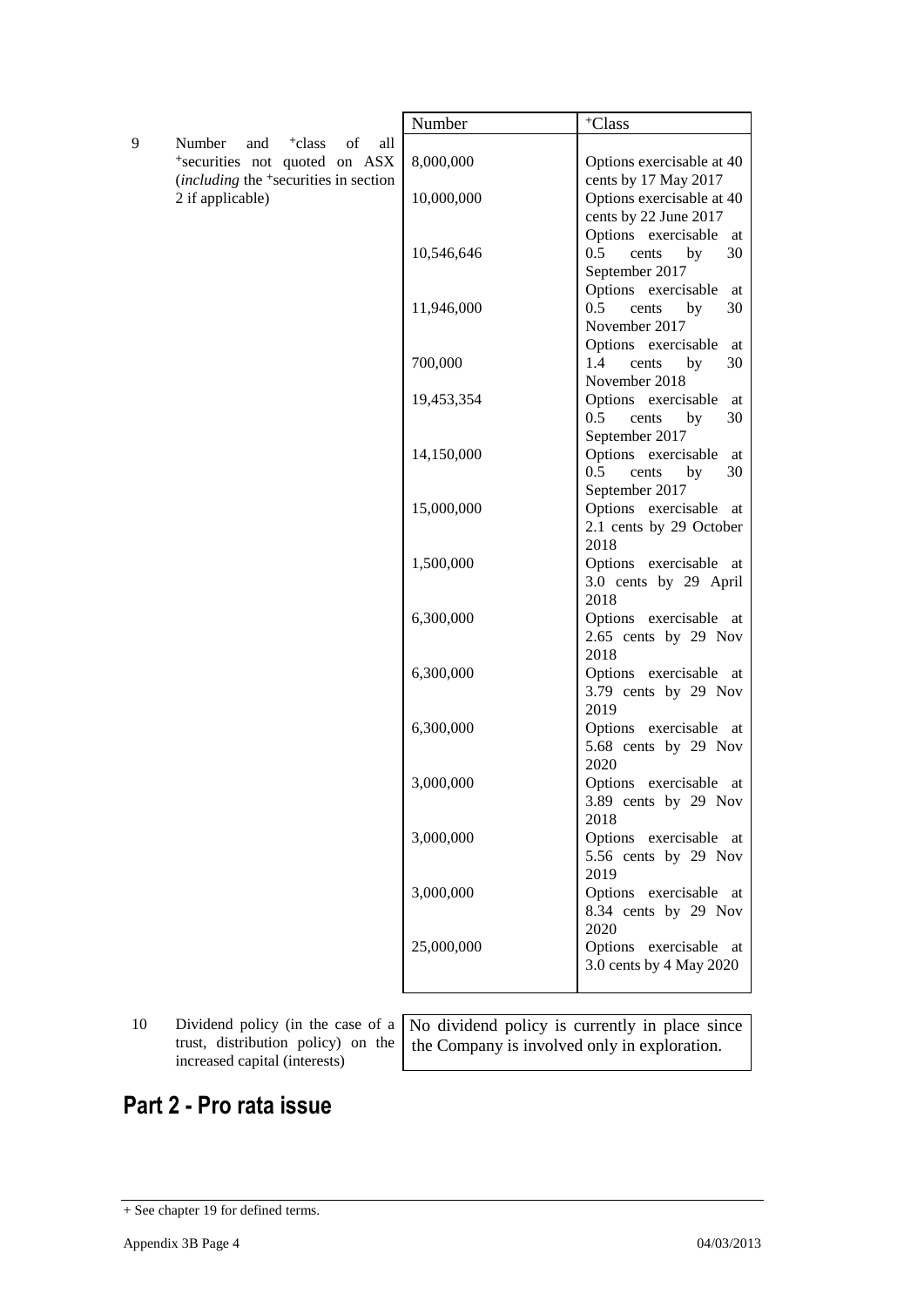| 11 | security<br>holder<br>Is<br>approval<br>required?                                                                                 | N/A |
|----|-----------------------------------------------------------------------------------------------------------------------------------|-----|
| 12 | Is the issue renounceable or non-<br>renounceable?                                                                                | N/A |
| 13 | Ratio in which the <sup>+</sup> securities will<br>be offered                                                                     | N/A |
| 14 | <sup>+</sup> Class of <sup>+</sup> securities to which the<br>offer relates                                                       | N/A |
| 15 | <sup>+</sup> Record<br>date<br>determine<br>to<br>entitlements                                                                    | N/A |
| 16 | Will holdings on different registers<br>(or subregisters) be aggregated for<br>calculating entitlements?                          | N/A |
| 17 | Policy for deciding entitlements in<br>relation to fractions                                                                      | N/A |
| 18 | Names of countries in which the<br>entity has security holders who will<br>not be sent new offer documents                        | N/A |
|    | Note: Security holders must be told how their<br>entitlements are to be dealt with.<br>Cross reference: rule 7.7.                 |     |
| 19 | Closing<br>of<br>date<br>for<br>receipt<br>acceptances or renunciations                                                           | N/A |
| 20 | Names of any underwriters                                                                                                         | N/A |
|    |                                                                                                                                   |     |
| 21 | Amount of any underwriting fee or<br>commission                                                                                   | N/A |
| 22 | Names of any brokers to the issue                                                                                                 | N/A |
| 23 | Fee or commission payable to the<br>broker to the issue                                                                           | N/A |
| 24 | Amount of any handling fee payable<br>to brokers who lodge acceptances<br>renunciations<br>on behalf of<br>or<br>security holders | N/A |
| 25 | If the issue is contingent on security<br>holders' approval, the date of the<br>meeting                                           | N/A |

<sup>+</sup> See chapter 19 for defined terms.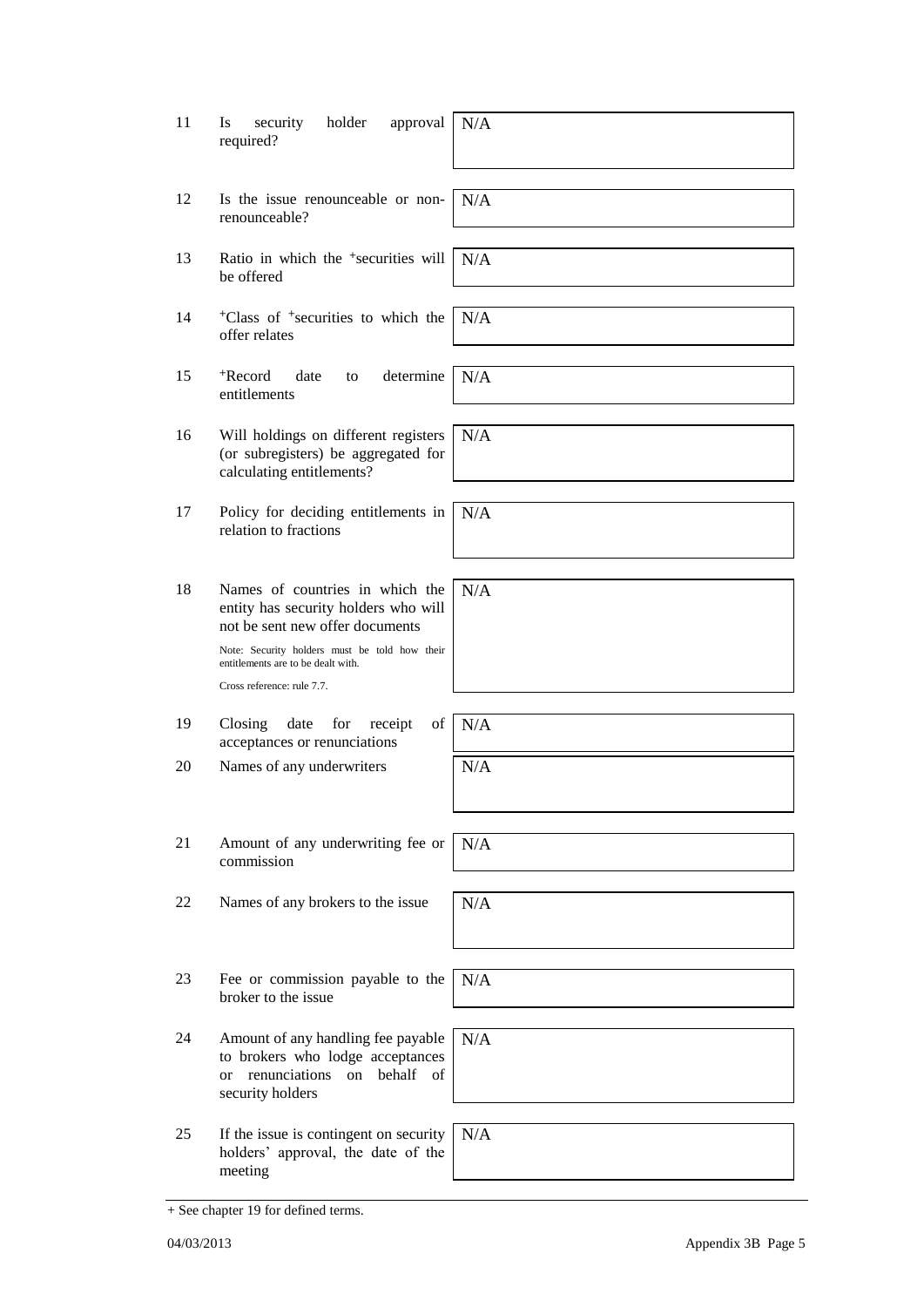| 26  | Date entitlement and acceptance<br>form and offer documents will be<br>sent to persons entitled                                                                         | N/A                                                                                                                                                                                                                                                |
|-----|-------------------------------------------------------------------------------------------------------------------------------------------------------------------------|----------------------------------------------------------------------------------------------------------------------------------------------------------------------------------------------------------------------------------------------------|
| 27  | If the entity has issued options, and<br>the terms entitle option holders to<br>participate on exercise, the date on<br>which notices will be sent to option<br>holders | N/A                                                                                                                                                                                                                                                |
| 28  | Date rights trading will begin (if<br>applicable)                                                                                                                       | N/A                                                                                                                                                                                                                                                |
| 29  | Date rights trading will end (if<br>applicable)                                                                                                                         | N/A                                                                                                                                                                                                                                                |
| 30  | How do security holders sell their<br>entitlements<br><i>in full</i> through<br>a a<br>broker?                                                                          | N/A                                                                                                                                                                                                                                                |
| 31  | How do security holders sell part of<br>their entitlements through a broker<br>and accept for the balance?                                                              | N/A                                                                                                                                                                                                                                                |
| 32  | How do security holders dispose of<br>their entitlements (except by sale<br>through a broker)?                                                                          | N/A                                                                                                                                                                                                                                                |
| 33  | <sup>+</sup> Issue date                                                                                                                                                 | N/A                                                                                                                                                                                                                                                |
|     | <b>Part 3 - Quotation of securities</b><br>You need only complete this section if you are applying for quotation of securities                                          |                                                                                                                                                                                                                                                    |
| 34  | Type of <sup>+</sup> securities<br>(tick one)                                                                                                                           |                                                                                                                                                                                                                                                    |
| (a) | *Securities described in Part 1                                                                                                                                         |                                                                                                                                                                                                                                                    |
| (b) | All other <sup>+</sup> securities                                                                                                                                       | Example: restricted securities at the end of the escrowed period, partly paid securities that become fully paid, employee<br>incentive share securities when restriction ends, securities issued on expiry or conversion of convertible securities |
|     | Entities that have ticked box 34(a)<br><b>Additional securities forming a new class of securities</b>                                                                   |                                                                                                                                                                                                                                                    |
|     | Tick to indicate you are providing the information or                                                                                                                   |                                                                                                                                                                                                                                                    |

*documents*

35 If the <sup>+</sup> securities are <sup>+</sup>equity securities, the names of the 20 largest holders of the additional <sup>+</sup>securities, and the number and percentage of additional <sup>+</sup>securities held by

<sup>+</sup> See chapter 19 for defined terms.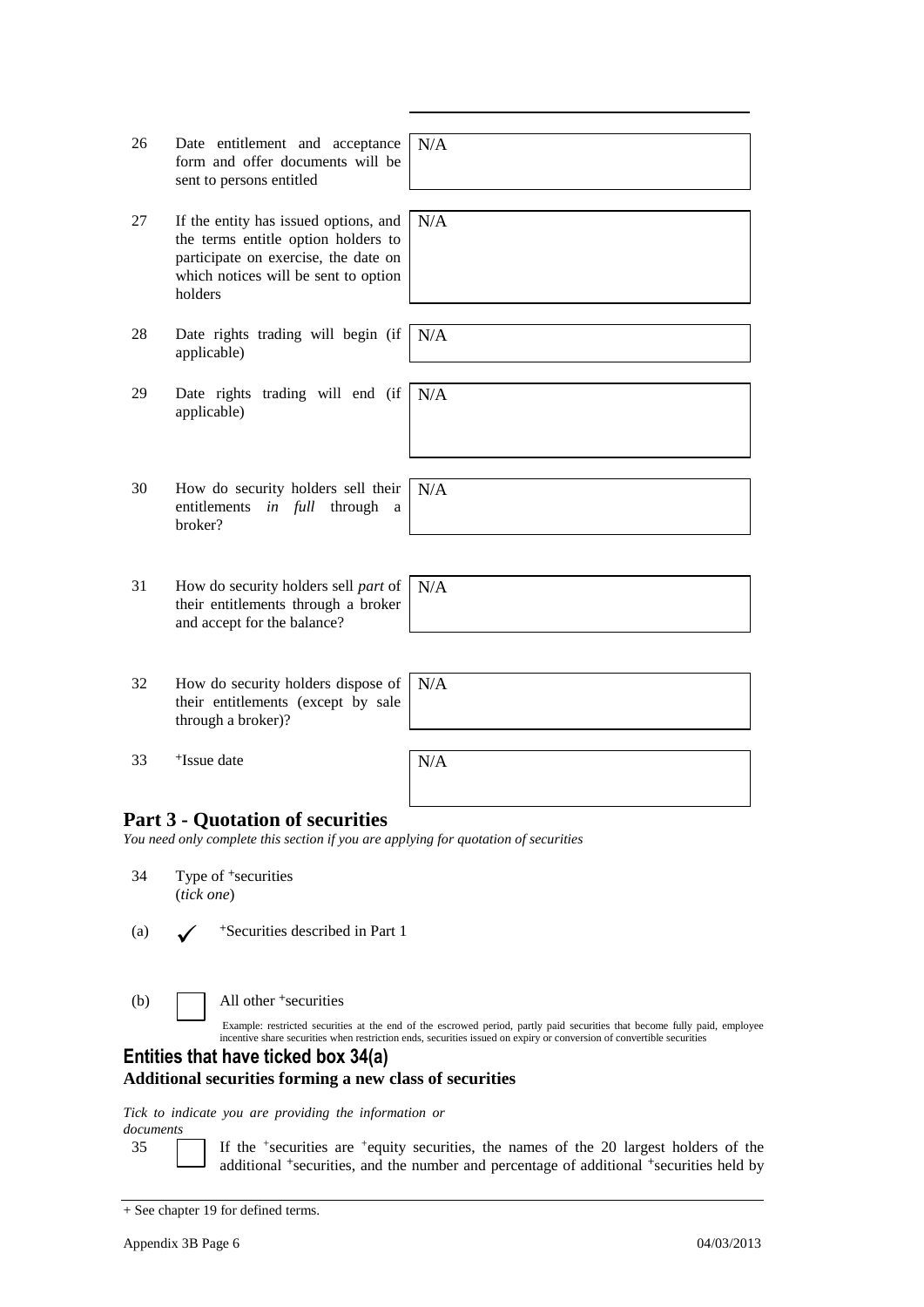those holders

|    | *securities setting out the number of holders in the categories<br>$1 - 1,000$<br>$1,001 - 5,000$<br>$5,001 - 10,000$<br>$10,001 - 100,000$<br>100,001 and over                                                                                                                                                                                                                                                                                     |        |                    |
|----|-----------------------------------------------------------------------------------------------------------------------------------------------------------------------------------------------------------------------------------------------------------------------------------------------------------------------------------------------------------------------------------------------------------------------------------------------------|--------|--------------------|
| 37 | A copy of any trust deed for the additional +securities                                                                                                                                                                                                                                                                                                                                                                                             |        |                    |
|    | Entities that have ticked box 34(b)                                                                                                                                                                                                                                                                                                                                                                                                                 |        |                    |
| 38 | Number of <sup>+</sup> securities for which<br><sup>+</sup> quotation is sought                                                                                                                                                                                                                                                                                                                                                                     |        |                    |
| 39 | <sup>+</sup> Class of <sup>+</sup> securities for which<br>quotation is sought                                                                                                                                                                                                                                                                                                                                                                      |        |                    |
| 40 | Do the <sup>+</sup> securities rank equally in all<br>respects from the <sup>+</sup> issue date with an<br>existing <sup>+</sup> class of quoted <sup>+</sup> securities?                                                                                                                                                                                                                                                                           |        |                    |
|    | If the additional <sup>+</sup> securities do not<br>rank equally, please state:<br>the date from which they do<br>$\bullet$<br>extent<br>which<br>the<br>to<br>they<br>$\bullet$<br>participate for the next dividend,<br>of<br>(in<br>the<br>case<br>a<br>trust.<br>distribution) or interest payment<br>the extent to which they do not<br>٠<br>rank equally, other than in<br>relation to the next dividend,<br>distribution or interest payment |        |                    |
| 41 | Reason for request for quotation<br>now<br>Example: In the case of restricted securities, end of<br>restriction period<br>(if issued<br>upon conversion<br>of<br>another <sup>+</sup> security, clearly identify<br>that other <sup>+</sup> security)                                                                                                                                                                                               |        |                    |
|    |                                                                                                                                                                                                                                                                                                                                                                                                                                                     |        |                    |
|    |                                                                                                                                                                                                                                                                                                                                                                                                                                                     | Number | <sup>+</sup> Class |

36 If the <sup>+</sup> securities are <sup>+</sup>equity securities, a distribution schedule of the additional

<sup>+</sup> See chapter 19 for defined terms.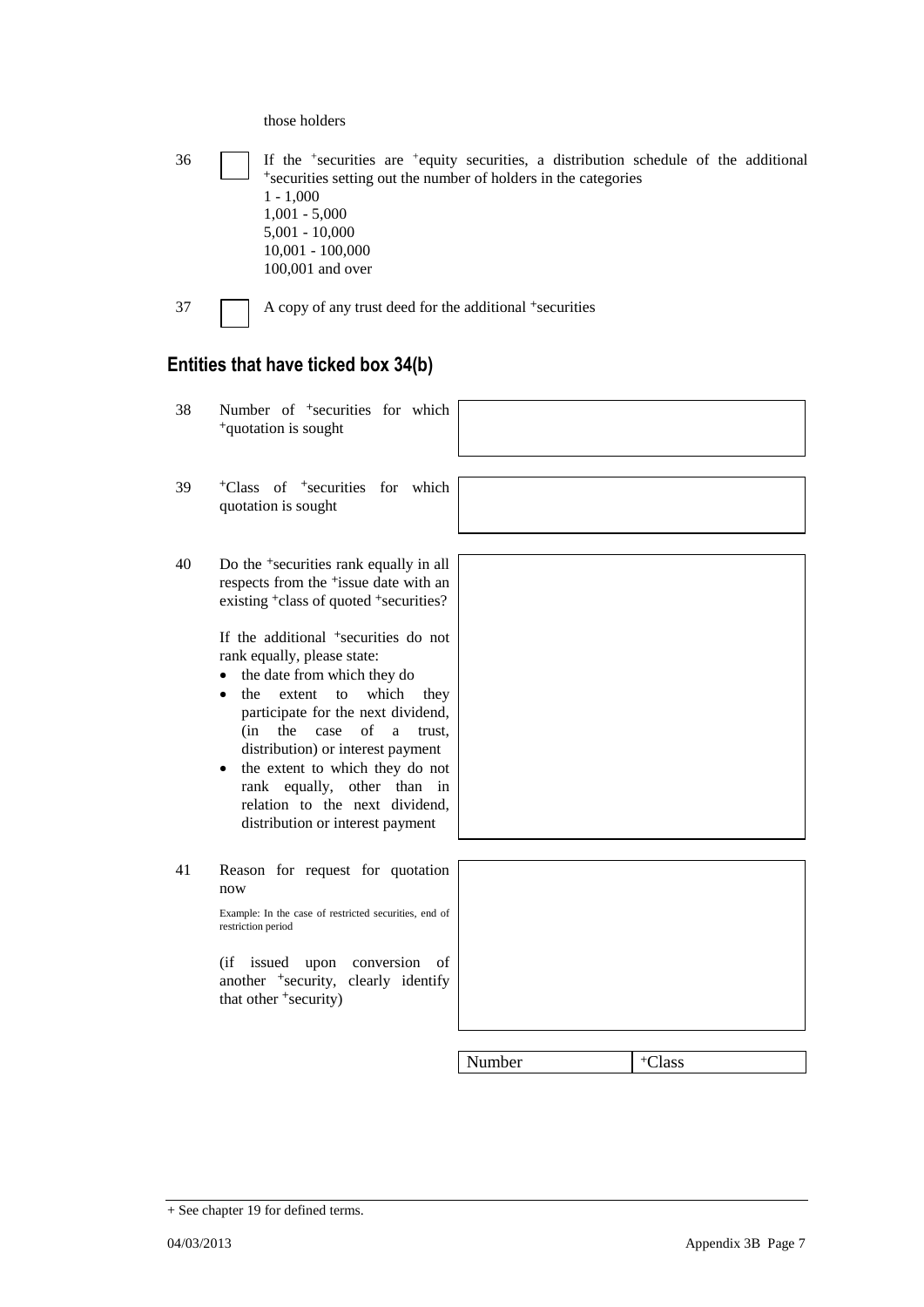42 Number and <sup>+</sup>class of all <sup>+</sup>securities quoted on ASX (*including* the <sup>+</sup>securities in clause 38)



#### **Quotation agreement**

- 1 <sup>+</sup>Quotation of our additional +securities is in ASX's absolute discretion. ASX may quote the +securities on any conditions it decides.
- 2 We warrant the following to ASX.
	- The issue of the +securities to be quoted complies with the law and is not for an illegal purpose.
	- There is no reason why those +securities should not be granted +quotation.
	- An offer of the <sup>+</sup>securities for sale within 12 months after their issue will not require disclosure under section 707(3) or section 1012C(6) of the Corporations Act.

Note: An entity may need to obtain appropriate warranties from subscribers for the securities in order to be able to give this warranty

- Section 724 or section 1016E of the Corporations Act does not apply to any applications received by us in relation to any +securities to be quoted and that no-one has any right to return any +securities to be quoted under sections 737, 738 or 1016F of the Corporations Act at the time that we request that the +securities be quoted.
- If we are a trust, we warrant that no person has the right to return the <sup>+</sup>securities to be quoted under section 1019B of the Corporations Act at the time that we request that the +securities be quoted.
- 3 We will indemnify ASX to the fullest extent permitted by law in respect of any claim, action or expense arising from or connected with any breach of the warranties in this agreement.
- 4 We give ASX the information and documents required by this form. If any information or document is not available now, we will give it to ASX before <sup>+</sup>quotation of the +securities begins. We acknowledge that ASX is relying on the information and documents. We warrant that they are (will be) true and complete.

Company secretary

Sign here: Date: 4 May 2017

Print name: Eric Moore

 $== == == == ==$ 

<sup>+</sup> See chapter 19 for defined terms.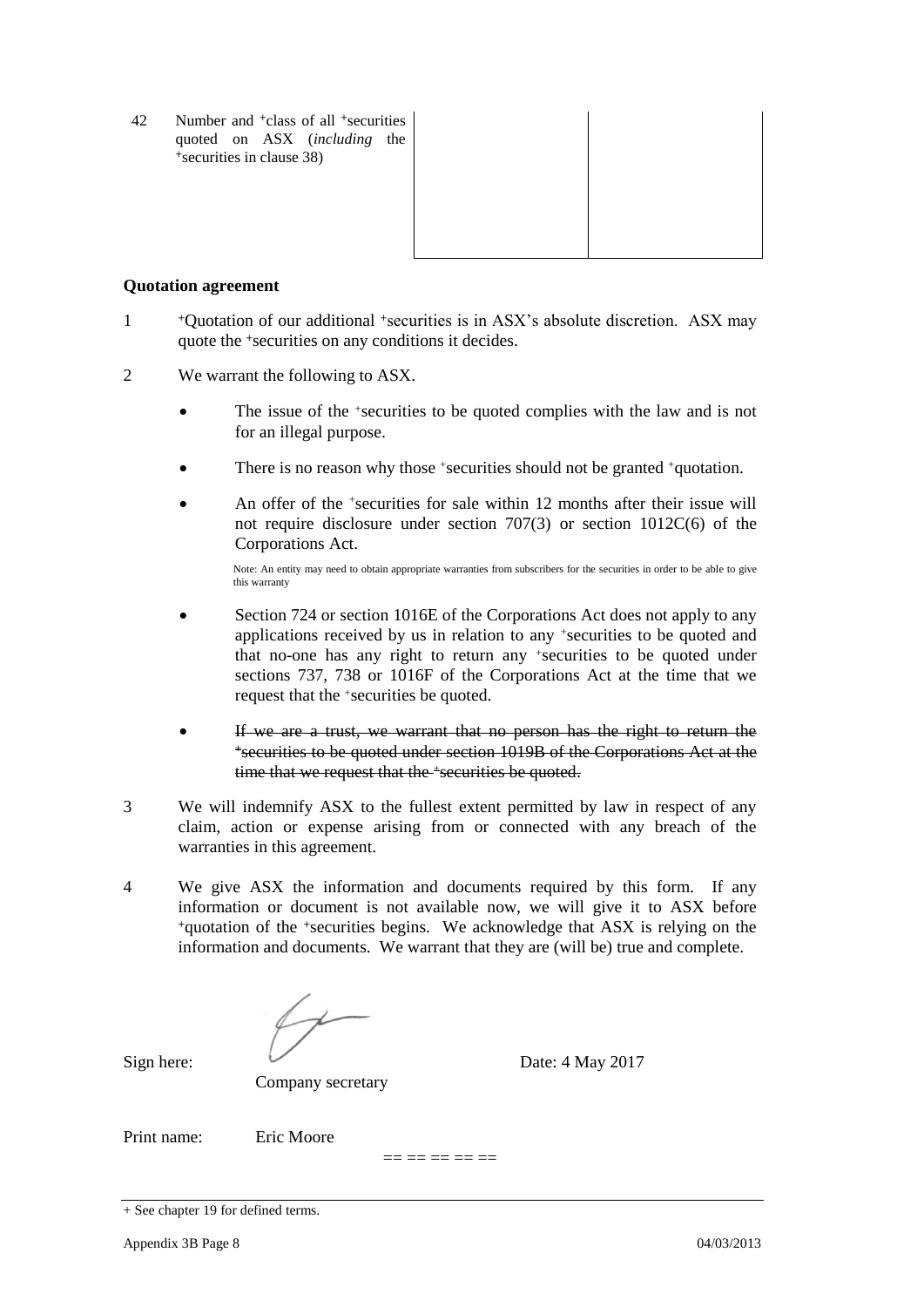# **Appendix 3B – Annexure 1**

## **Calculation of placement capacity under rule 7.1 and rule 7.1A for eligible entities**

Introduced 01/08/12 Amended 04/03/13

## **Part 1**

 $\mathbf{r}$ 

| Rule 7.1 – Issues exceeding 15% of capital<br>Step 1: Calculate "A", the base figure from which the placement<br>capacity is calculated                                                                                                  |             |                  |
|------------------------------------------------------------------------------------------------------------------------------------------------------------------------------------------------------------------------------------------|-------------|------------------|
|                                                                                                                                                                                                                                          |             |                  |
| Add the following:                                                                                                                                                                                                                       |             |                  |
| Number of fully paid <sup>+</sup> ordinary securities<br>$\bullet$<br>issued in that 12 month period under an<br>exception in rule 7.2                                                                                                   | 1,448,000   | 2 June 2016      |
|                                                                                                                                                                                                                                          | 1,882,000   | 14 June 2016     |
| Number of fully paid <sup>+</sup> ordinary securities<br>$\bullet$<br>issued in that 12 month period with                                                                                                                                | 300,000     | 15 June 2016     |
| shareholder approval                                                                                                                                                                                                                     | 64,279,510  | 5 October 2016   |
| Number of partly paid *ordinary<br>$\bullet$<br>securities that became fully paid in that                                                                                                                                                | 2,500,000   | 5 October 2016   |
| 12 month period                                                                                                                                                                                                                          | 13,104,761  | 1 December 2016  |
| Note:<br>Include only ordinary securities here -<br>other classes of equity securities cannot<br>be added<br>$\bullet$<br>Include here (if applicable) the securities<br>the subject of the Appendix 3B to which<br>this form is annexed | 570,000     | 14 February 2017 |
|                                                                                                                                                                                                                                          | 775,193     | 10 March 2017    |
|                                                                                                                                                                                                                                          | 774,950     | 4 May 2017       |
| It may be useful to set out issues of<br>$\bullet$<br>securities on different dates as separate<br>line items                                                                                                                            |             |                  |
| <b>Subtract</b> the number of fully paid +ordinary<br>securities cancelled during that 12 month<br>period                                                                                                                                | $\mathbf 0$ |                  |
| "А"                                                                                                                                                                                                                                      | 516,527,970 |                  |

<sup>+</sup> See chapter 19 for defined terms.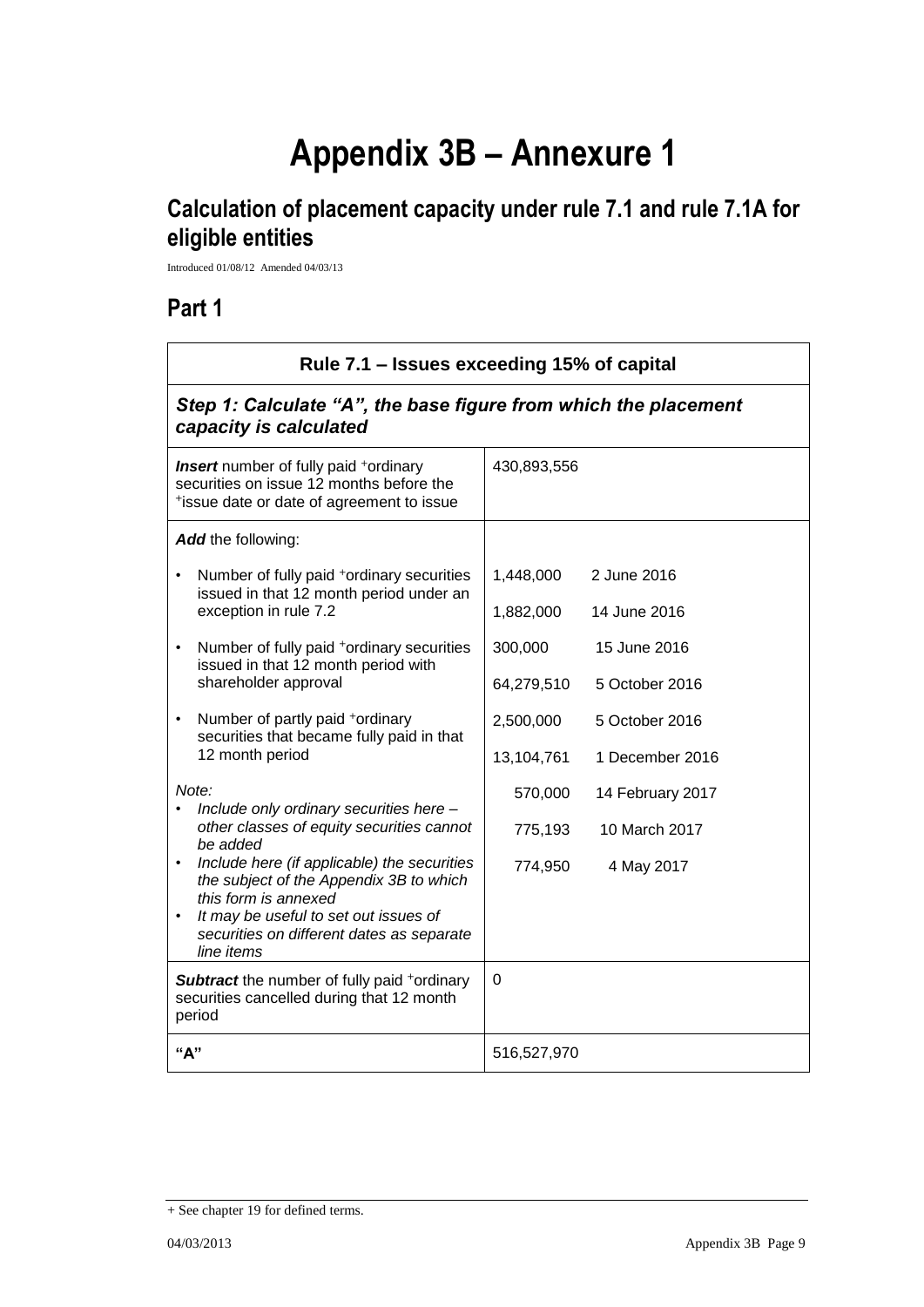| Step 2: Calculate 15% of "A"                                                                                                                                                                                                                                                                                                             |                                                                    |  |
|------------------------------------------------------------------------------------------------------------------------------------------------------------------------------------------------------------------------------------------------------------------------------------------------------------------------------------------|--------------------------------------------------------------------|--|
| "B"                                                                                                                                                                                                                                                                                                                                      | 0.15                                                               |  |
|                                                                                                                                                                                                                                                                                                                                          | [Note: this value cannot be changed]                               |  |
| Multiply "A" by 0.15                                                                                                                                                                                                                                                                                                                     | 77,479,195                                                         |  |
| Step 3: Calculate "C", the amount of placement capacity under rule<br>7.1 that has already been used                                                                                                                                                                                                                                     |                                                                    |  |
| <b>Insert</b> number of <sup>+</sup> equity securities issued<br>or agreed to be issued in that 12 month                                                                                                                                                                                                                                 | 775,193 (10 March 2017)                                            |  |
| period not counting those issued:                                                                                                                                                                                                                                                                                                        | 774,950 (4 May 2017)                                               |  |
| Under an exception in rule 7.2                                                                                                                                                                                                                                                                                                           |                                                                    |  |
| Under rule 7.1A                                                                                                                                                                                                                                                                                                                          |                                                                    |  |
| With security holder approval under rule<br>٠<br>7.1 or rule 7.4                                                                                                                                                                                                                                                                         |                                                                    |  |
| Note:<br>This applies to equity securities, unless<br>specifically excluded - not just ordinary<br>securities<br>Include here (if applicable) the securities<br>the subject of the Appendix 3B to which<br>this form is annexed<br>It may be useful to set out issues of<br>٠<br>securities on different dates as separate<br>line items |                                                                    |  |
| "C"                                                                                                                                                                                                                                                                                                                                      | 1,550,143                                                          |  |
| Step 4: Subtract "C" from ["A" x "B"] to calculate remaining<br>placement capacity under rule 7.1                                                                                                                                                                                                                                        |                                                                    |  |
| "A" x 0.15                                                                                                                                                                                                                                                                                                                               | 77,479,195                                                         |  |
| Note: number must be same as shown in<br>Step <sub>2</sub>                                                                                                                                                                                                                                                                               |                                                                    |  |
| Subtract "C"                                                                                                                                                                                                                                                                                                                             | 1,550,143                                                          |  |
| Note: number must be same as shown in<br>Step 3                                                                                                                                                                                                                                                                                          |                                                                    |  |
| <b>Total</b> ["A" $\times$ 0.15] – "C"                                                                                                                                                                                                                                                                                                   | 75,929,052                                                         |  |
|                                                                                                                                                                                                                                                                                                                                          | [Note: this is the remaining placement<br>capacity under rule 7.1] |  |

<sup>+</sup> See chapter 19 for defined terms.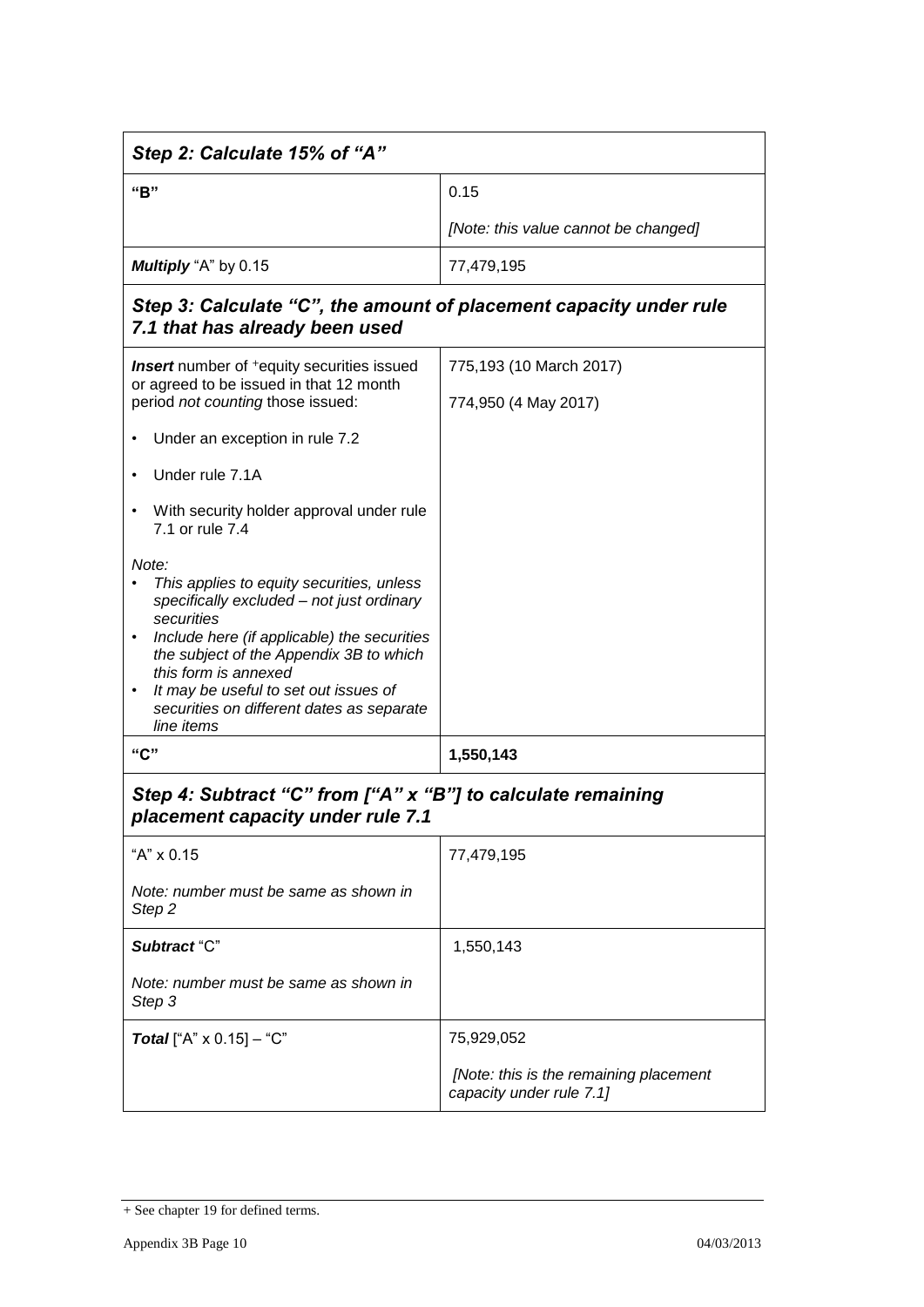# **Part 2**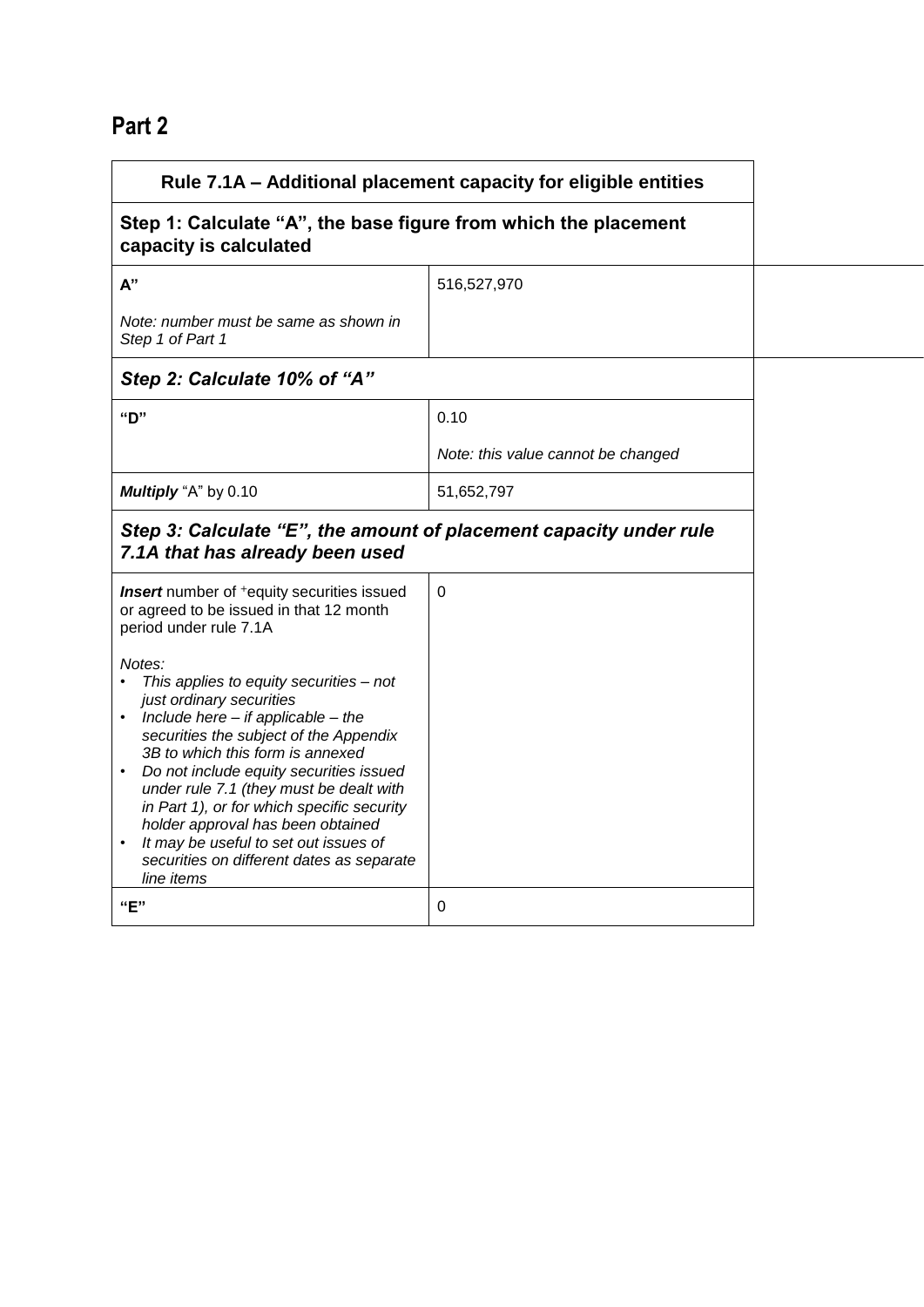## *Step 4: Subtract "E" from ["A" x "D"] to calculate remaining placement capacity under rule 7.1A*

| "A" $\times$ 0.10                               | 51,652,797                                                        |
|-------------------------------------------------|-------------------------------------------------------------------|
| Note: number must be same as shown in<br>Step 2 |                                                                   |
| Subtract "E"                                    | 0                                                                 |
| Note: number must be same as shown in<br>Step 3 |                                                                   |
| <b>Total</b> ["A" $\times$ 0.10] – "E"          | 51,652,797                                                        |
|                                                 | Note: this is the remaining placement<br>capacity under rule 7.1A |

<sup>+</sup> See chapter 19 for defined terms.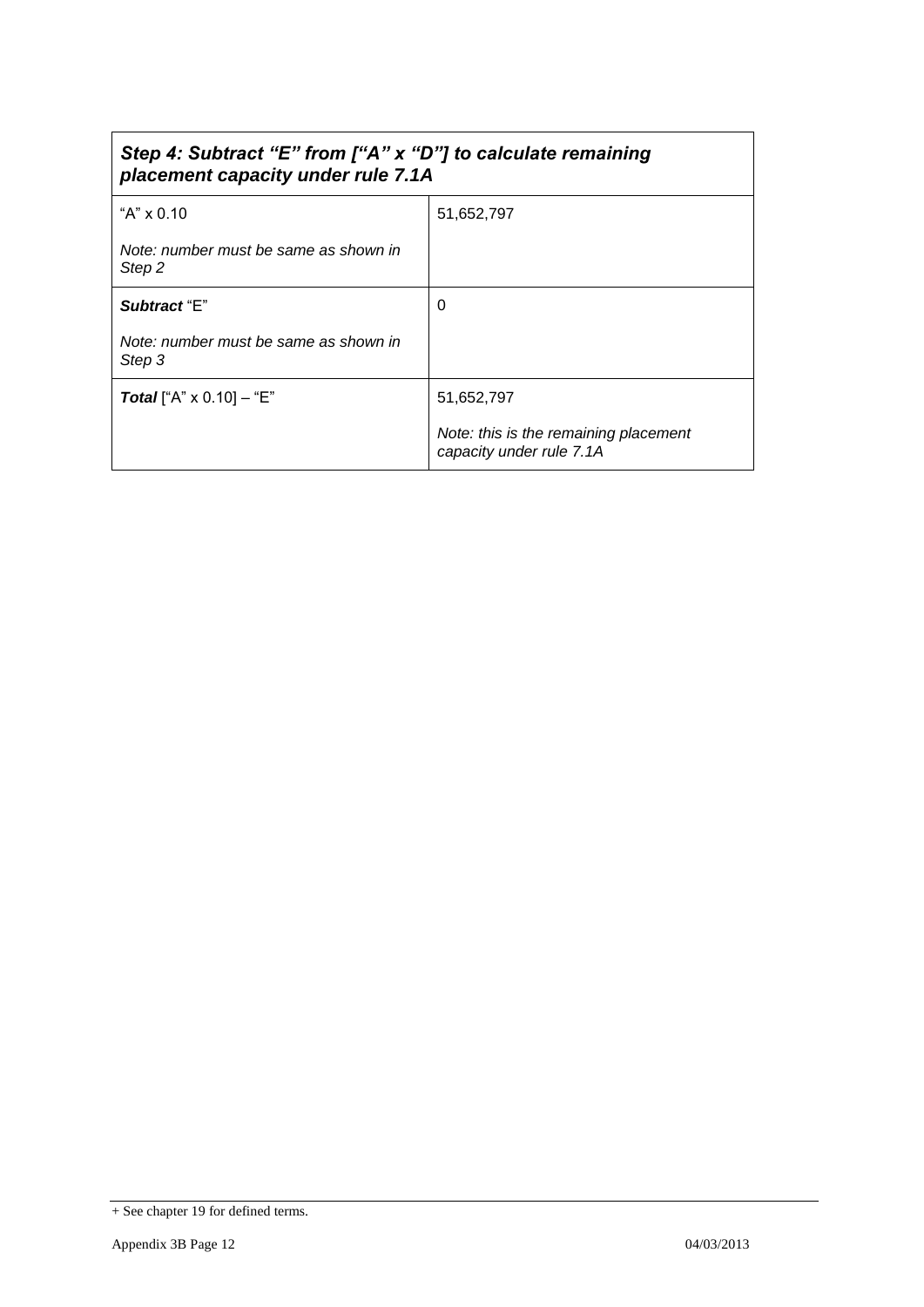### **Terms and Conditions of Options – Hartleys Options**

The Options will entitle the Option Holder to subscribe for Shares in the Company on the following terms:

#### **(a) Issue price**

Each Option is issued for nil consideration.

#### **(b) Exercise price**

Each Option shall entitle the Option Holder to acquire one fully paid ordinary share in the capital of the Company upon exercise and payment of the exercise price which will be 3.0 cents per Option ("Exercise Price").

#### **(c) Expiry date**

The Options will expire on the date which is 36 months after the date of grant of the Options unless expiry occurs earlier under these terms and conditions.

#### **(d) Holding Statement**

Upon grant a holding statement will be issued for the Options and sent to the Option Holder together with the terms and conditions of the Options and a written notice that is to be completed when exercising Options ("Exercise Notice").

#### **(e) Options not listed**

The Options will not be listed for official quotation on the ASX.

#### **(f) Options not transferable**

The Options are not transferable except with the prior written consent of the Company.

#### **(g) Exercise**

The Options may be exercised by the Option Holder by serving a duly completed Exercise Notice on the Company and payment of the Exercise Price to the Company at any time between the date of issue and the Expiry Date ("the Exercise Period"). The Options may be exercised in one or more lots, of not less than 5,000,000 Options at any one time, on different occasions during the Exercise Period. Within 5 business days of receipt of the "Exercise Notice" and payment of the "Exercise Price", the Company will allot and issue the corresponding number of fully paid ordinary shares to the Option Holder, procure the issue of a holding statement for the relevant shares issued upon exercise of the relevant Options and apply for the shares to be listed on the Official List of the Australian Securities Exchange. The shares issued as a result of exercise of the Options shall rank equally in all respects with the other issued fully paid shares in the Company.